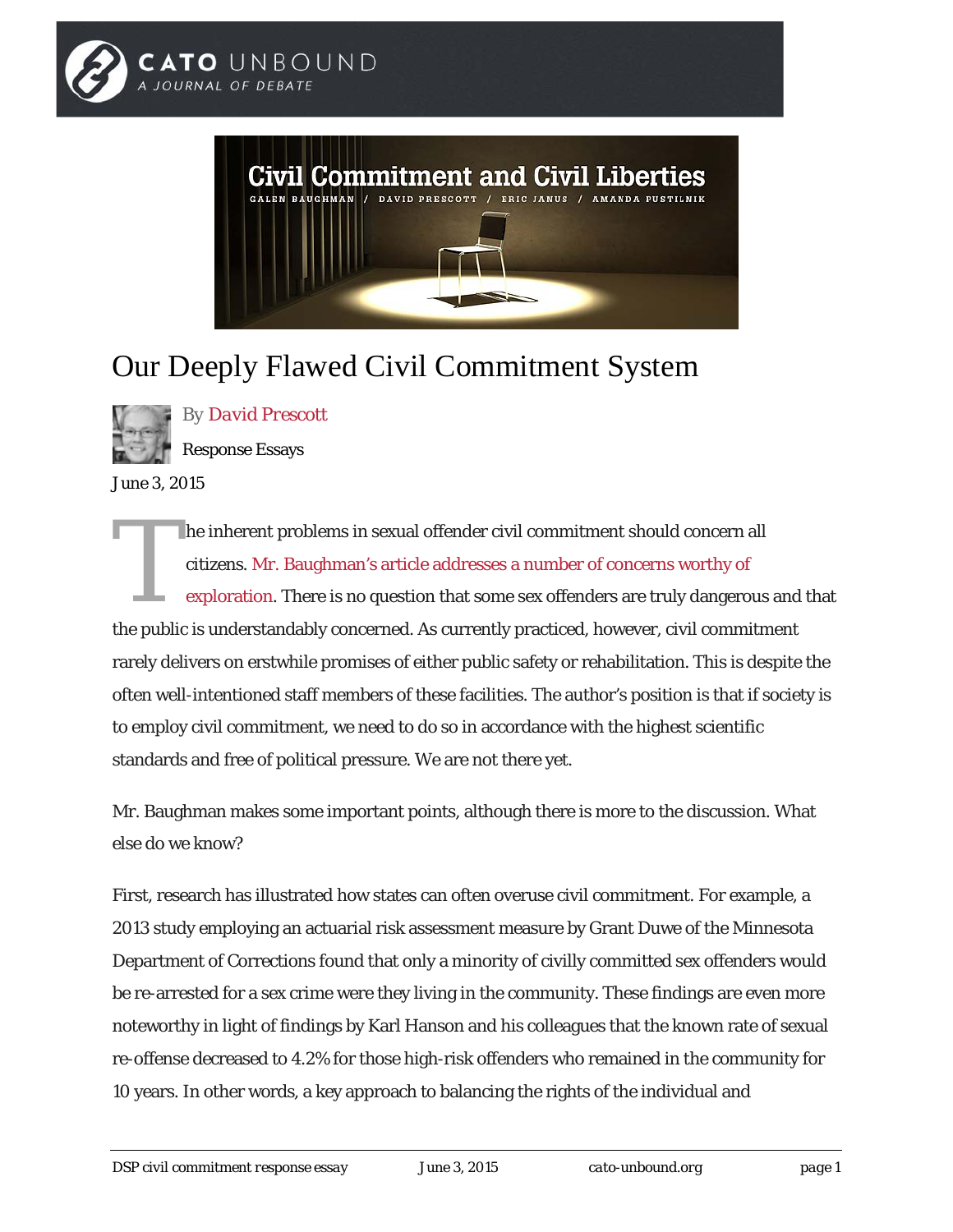community safety may actually lie in helping society's most feared members to live safely in the community.

Second, the civil commitment of young people out of juvenile facilities may be more problematic than Mr. Baughman's article states. While the science of risk assessment remains controversial for adults who have sexually abused, there are no scientifically supported means for accurately assessing the lifetime risk of adolescents. This leaves judges and juries having to make lifealtering decisions based on invalid factors, such as personal judgments. In fact, studies of the small minority of adolescents known to re-offend have found that risk is much greater while they are still in adolescence. The shopworn axiom that "once a sex offender, always a sex offender" not only unsupported by research, it would take considerable evidence to conclude that it is true. Ultimately, what often goes forgotten is that teenagers – including their sexual interests and propensity to crime – are subject to change without notice. Indeed, throughout history and around the world, adults have a difficult time understanding and predicting the behavior of young people.

Third, civil commitment is far too often a binary proposition. That is, presumably high-risk offenders are either committed or not to an institution that, in essence, walks like a prison and talks like a prison. To the author's knowledge, only one state employs civil commitment has a community-based treatment option for rehabilitation. This is in sharp contrast to what many who work in these institutions already know: that a significant portion of the people in their charge could easily be managed in the community.

Fourth, it is time to confront some grim realities. The number of releases from many institutions is unacceptably low for laws that purport to be rehabilitative in nature. At this writing, federal class-action lawsuits in both Missouri and Minnesota are awaiting disposition. Among other problems, there have been only a very small handful of releases from both of these programs across 15 and 20 years of operation respectively. Other states, such as Texas and Kansas, have recently been in the media spotlight for having no one complete treatment after many years in existence. In defense of anxious program administrators (I have been one), it is certainly the case that many residents frequently behave in extreme defiance of program rules, including perpetrating violence against others. At the same time, however, it can be easy to forget that the nature of institutional living can also set the stage for much of the problematic behavior observed. This fact received attention from the expert panel Mr. Baughman references in the